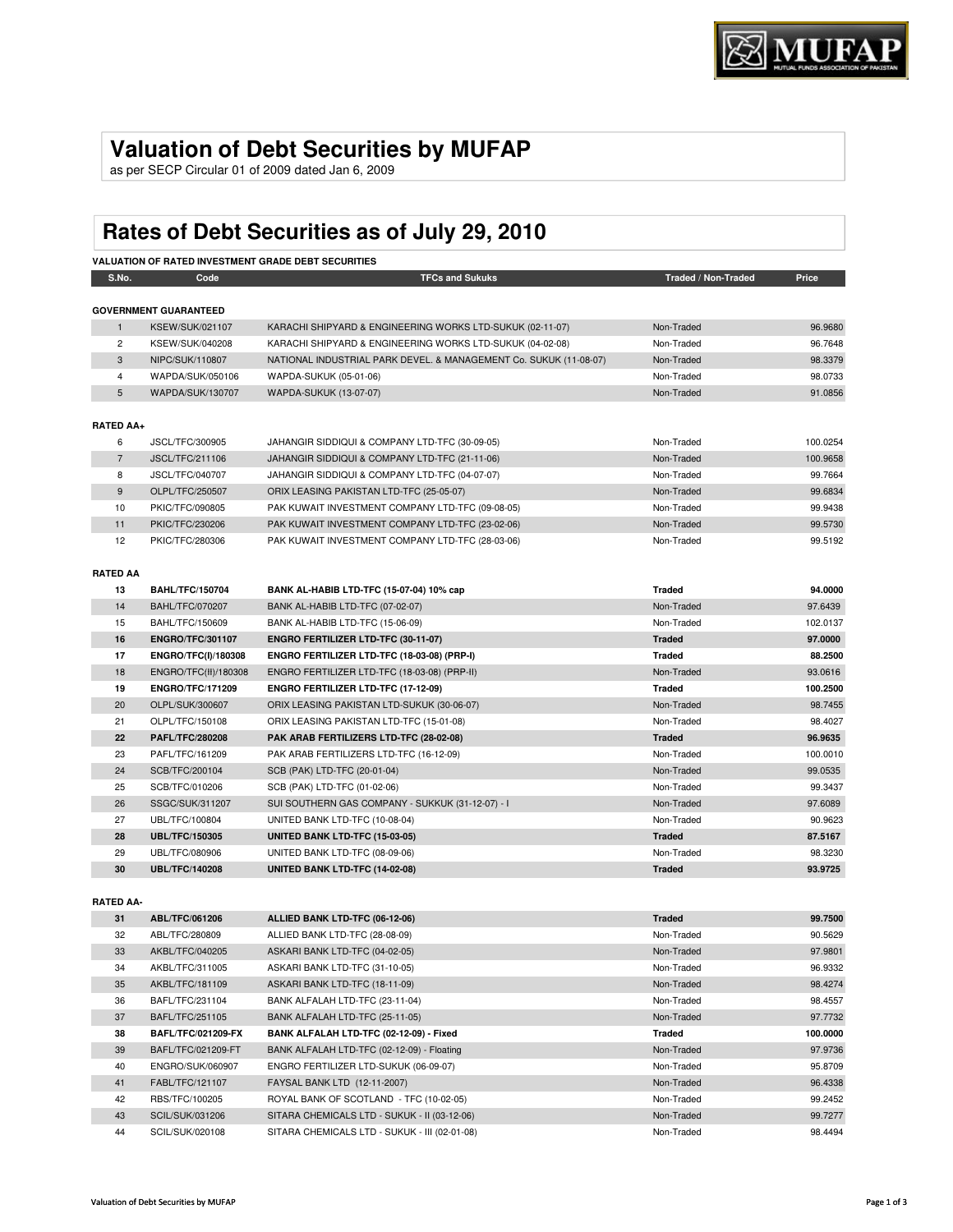

#### **RATED A+**

| 45             | AASML/TFC/211107       | AL ABBAS SUGAR MILLS LTD-TFC (21-11-07)                             | Non-Traded    | 96.9395 |
|----------------|------------------------|---------------------------------------------------------------------|---------------|---------|
| 46             | CPBM/SUK/250907        | CENTURY PAPER & BOARD MILLS LTD- SUKUK (25-09-07)                   | Non-Traded    | 95.8871 |
| 47             | EIBL/TFC/150307        | ESCORTS INVESTMENT BANK LTD-TFC (15-03-07)                          | Non-Traded    | 99.2012 |
| 48             | FRSCL(A)/TFC/170107    | FINANCIAL REC'BLES SEC'ZATION CO. LTD-TFC CLASS "A"                 | Non-Traded    | 97.1089 |
| 49             | FRSCL(B)/TFC/170107    | FINANCIAL REC'BLES SEC'ZATION CO. LTD-TFC CLASS "B"                 | Non-Traded    | 97.1089 |
| 50             | HBFC/SUK/080508        | HOUSE BUILDING FINANCE CORPORATION LTD - SUKUK (08-05-08)           | Non-Traded    | 95.4483 |
| 51             | IGIBL/TFC/110706       | IGI INV. BANK LTD-TFC (FIRST INT'I INV. BANK LTD. - TFC) (11-07-06) | Non-Traded    | 99.1232 |
| 52             | KASBS/TFC/270607       | KASB SECURITIES LTD- TFC (27-06-07)                                 | Non-Traded    | 97.6662 |
| 53             | <b>NIB/TFC/050308</b>  | <b>NIB BANK LTD-TFC (05-03-08)</b>                                  | <b>Traded</b> | 95.9500 |
| $52*$          | PACE/TFC/150208        | PACE (PAKISTAN) LTD-TFC (15-02-08)                                  | Non-Traded    | 92.3686 |
| 53             | PMCL/TFC/310506        | PAKISTAN MOBILE COMMUNICATION LTD-TFC (31-05-06)                    | Non-Traded    | 98.7006 |
| 54             | PMCL/TFC/011007        | PAKISTAN MOBILE COMMUNICATION LTD-TFC (01-10-07)                    | Non-Traded    | 98.9018 |
| 55             | <b>PMCL/TFC/281008</b> | PAKISTAN MOBILE COMMUNICATION LTD-TFC (28-10-08)                    | <b>Traded</b> | 86.5000 |
| 56             | PEL/SUK/280907         | PEL-SUKUK (28-09-07)                                                | Non-Traded    | 98.0091 |
| 57             | PEL/SUK/310308         | PEL-SUKUK (31-03-08)                                                | Non-Traded    | 92.8825 |
| 58             | SNBL/TFC/050505        | SONERI BANK LTD-TFC (05-05-05)                                      | <b>Traded</b> | 99.0707 |
|                |                        |                                                                     |               |         |
| <b>RATED A</b> |                        |                                                                     |               |         |
| 59             | AZLC/TFC/050907        | ALZAMIN LEASING CORPORATION LTD-TFC (05-09-07)                      | Non-Traded    | 99.8197 |
|                |                        |                                                                     |               |         |

| 59 | AZLC/TFC/050907    | ALZAMIN LEASING CORPORATION LTD-TFC (05-09-07) | Non-Traded | 99.8197 |
|----|--------------------|------------------------------------------------|------------|---------|
| 60 | AZLM/TFC/120508    | AL-ZAMIN LEASING MODARABA LTD-TFC (12-05-08)   | Non-Traded | 97.0400 |
| 61 | AML/SUK/210108     | AMTEX LTD.-SUKUK (21-01-08)                    | Non-Traded | 94.2656 |
| 62 | EBL/SUK/080908     | EDEN BUILDERS LTD.- SUKUK (08-09-08)           | Non-Traded | 95.9144 |
| 63 | JDWS/SUK/190608    | JDW SUGAR MILLS LTD. SUKUK (19-06-08)          | Non-Traded | 93.9573 |
| 64 | JDWS/TFC/230608    | JDW SUGAR MILLS LTD. TFC (23-06-08)            | Non-Traded | 93.9240 |
| 65 | OPTI/TFC/101007    | OPTIMUS LTD - TFC (10-10-07)                   | Non-Traded | 96.3089 |
| 66 | TRAKKER/TFC/150907 | <b>TRAKKER (15-09-07) - PPTFC</b>              | Non-Traded | 99.2347 |
| 67 | WTL/TFC/281106     | WORLDCALL TELECOM LTD.TFC (28-11-06)           | Non-Traded | 98.3698 |
| 68 | WTL/TFC/071008     | WORLDCALL TELECOM LTD-TFC (07-10-08)           | Non-Traded | 95.1952 |

# **RATED A-**

| 69 | AVH/TFC/300409  | AVARI HOTELS-TFC (30-04-09)                | Non-Traded | 93.4921 |
|----|-----------------|--------------------------------------------|------------|---------|
| 70 | SSML/SUK/270907 | SHAHMURAD SUGAR MILLS LTD-SUKUK (27-09-07) | Non-Traded | 95.5501 |

## **RATED BBB+**

|    | QTML/SUK/260908  | QUETTA TEXTILE MILLS LTD-SUKUK (26-09-08) | Non-Traded | 83.3644 |  |
|----|------------------|-------------------------------------------|------------|---------|--|
| 72 | SEARL/TFC/090306 | SEARLE PAKISTAN LTD-TFC (09-03-06)        | Non-Traded | 98.0256 |  |
| 73 | SMEL/TFC/160708  | SME LEASING LTD-TFC (16-07-08)            | Non-Traded | 96.3176 |  |
|    |                  |                                           |            |         |  |

# **RATED BBB**

| TRUST INVESTMENT BANK LTD-TFC (15-11-05)<br>Non-Traded<br>TRIBL/TFC/151105<br>75<br>TRUST INVESTMENT BANK LTD-TFC (04-07-08)<br>TRIBL/TFC/040708<br>Non-Traded<br>76 |         |
|----------------------------------------------------------------------------------------------------------------------------------------------------------------------|---------|
|                                                                                                                                                                      | 89.0666 |
|                                                                                                                                                                      | 98.8535 |
| TELECARD LTD-TFC (27-05-05)<br>TELE/TFC/270505<br>Non-Traded                                                                                                         | 90.3959 |

# 76\* PAFL/SUK/060808 AGRITECH LTD-SUKUK (06-08-08) Non-Traded Non-Traded 74.6362

#### **VALUATION OF RATED NON-INVESTMENT GRADE DEBT SECURITIES**

| S.No.      | Code             | <b>TFCs and Sukuks</b>                           | Traded / Non-Traded | Price   |
|------------|------------------|--------------------------------------------------|---------------------|---------|
|            | EHL/SUK/310308   | EDEN HOUSING LTD.- SUKUK (31-03-08)              | Non-Traded          | 71.4747 |
| $2**$<br>ے | FDIBL/TFC/110907 | FIRST DAWOOD INVESTMENT BANK LTD. TFC (11-09-07) | Non-Traded          | 70.9689 |
|            | GLL/TFC/040708   | GRAYS LEASING LTD. - TFC (04-07-08)              | Non-Traded          | 75,0000 |
| $4***$     | SPLC/TFC/130308  | SAUDI PAK LEASING COMPANY LTD-TFC (13-03-08)     | Non-Traded          | 72.7827 |

# **VALUATION OF NON-RATED INVESTMENT GRADE DEBT SECURITIES**

| S.No. | Code            | <b>TFCs and Sukuks</b>             | Traded / Non-Traded | Price   |
|-------|-----------------|------------------------------------|---------------------|---------|
|       | DAWH/SUK/180907 | DAWOOD HERCULES-SUKUK (18-09-07)   | Non-Traded          | 98.1160 |
|       | SEL/SUK/160707  | SITARA ENERGY LTD-SUKUK (16-07-07) | Non-Traded          | 98.0205 |

#### **VALUATION OF NON-RATED DEBT SECURITIES**

| S.No. | Code            | <b>TFCs and Sukuks</b>                     | Traded / Non-Traded | <b>Price</b> |
|-------|-----------------|--------------------------------------------|---------------------|--------------|
|       | AAHL/TFC/230806 | AL ABBAS HOLDINGS (PVT) LTD-TFC (23-08-06) | Non-Traded          | 75.0000      |
|       | CTM/TFC/170604  | CRESCENT TEXTILE MILLS LTD-TFC (17-06-04)  | Non-Traded          | 75,0000      |